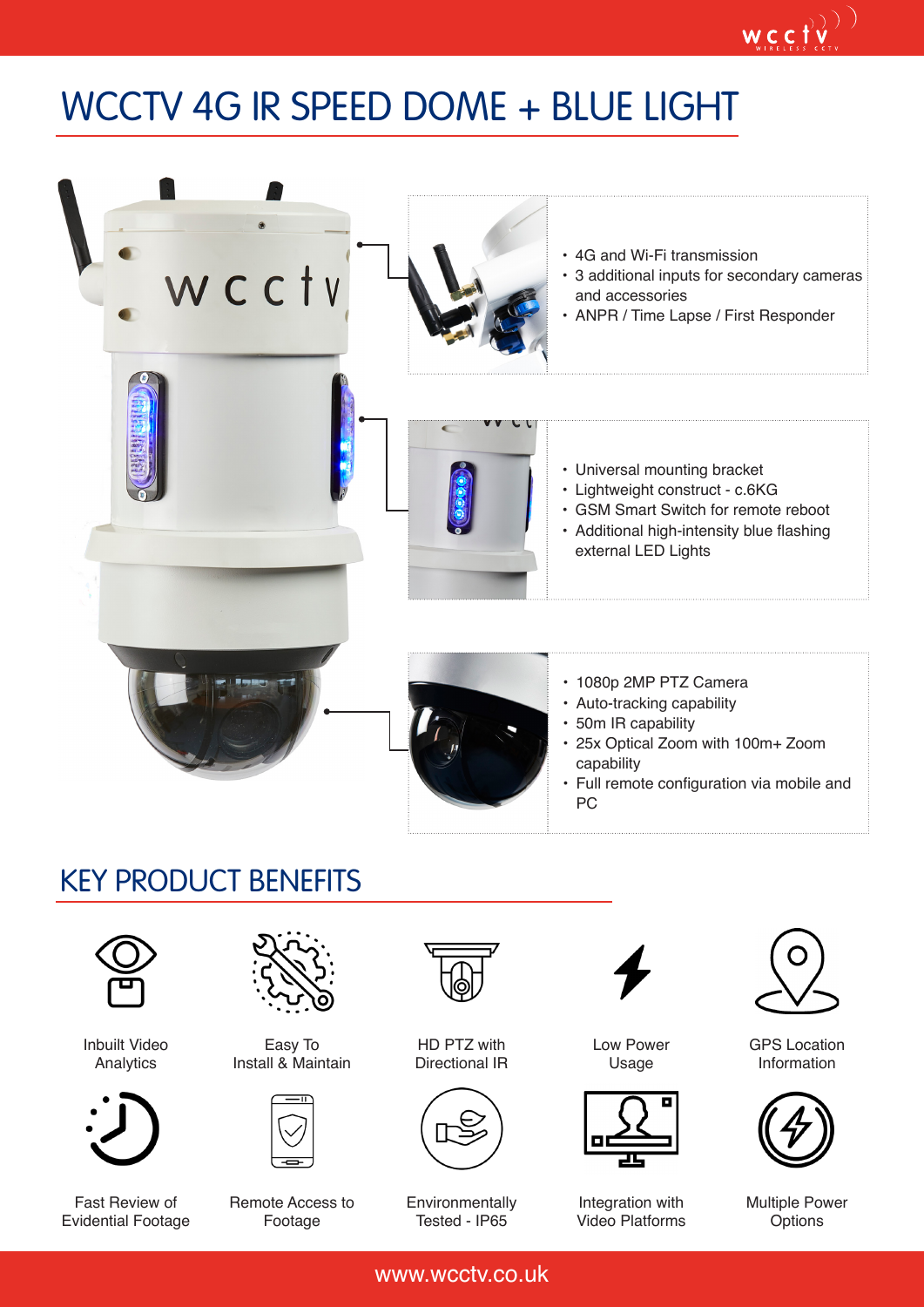# $W_{\text{w.r.}(\text{e.f})}(\text{y})$

## WCCTV 4G IR SPEED DOME + BLUE LIGHT

WCCTV's 4G IR Speed Dome + Blue Light is a redeployable CCTV camera designed specifically to increase public safety and security by providing an unmistakable visual warning.

The unit features an integrated blue-light alarm triggered manually at the push of a button or automatically when configured with the Dome's inbuilt video analytics.

When triggered, the blue light will flash brightly, signalling to anybody within range that they are being recorded by CCTV, helping immediately deter any criminal activity.

The unit contains all the same features and functions as the WCCTV 4G IR Speed Dome, including an infrared PTZ camera, local recording capacity (up to 4TB) and 4G transmission technology, all housed in a single portable unit. Live and recorded footage can be accessed via 4G, 3G, and Wi-Fi connectivity, allowing users to remotely view and download the video via smartphone, tablet, laptop or PC, or a CCTV Control Room.

#### PRODUCT VARIANTS



IR PTZ camera and 3 panoramic lenses

#### **ACCESSORIES**



Designed to discreetly blend into its environment



Panoramic Dome Covert Dome Covert Dome Solar Dome Off-grid sites where no mains power available



Allows users to remotely control the power to a Redeployable Dome



GSM Smart Switch **ANPR** ANPR First Responder Voice-down alarm system

#### Automatic number plate recognition with cloud storage and live feed







**Community Safety** 







Temporary Works **Security** 







Traffic & UTC Monitoring



Management

Project Management

www.wcctv.co.uk

Major Public Events